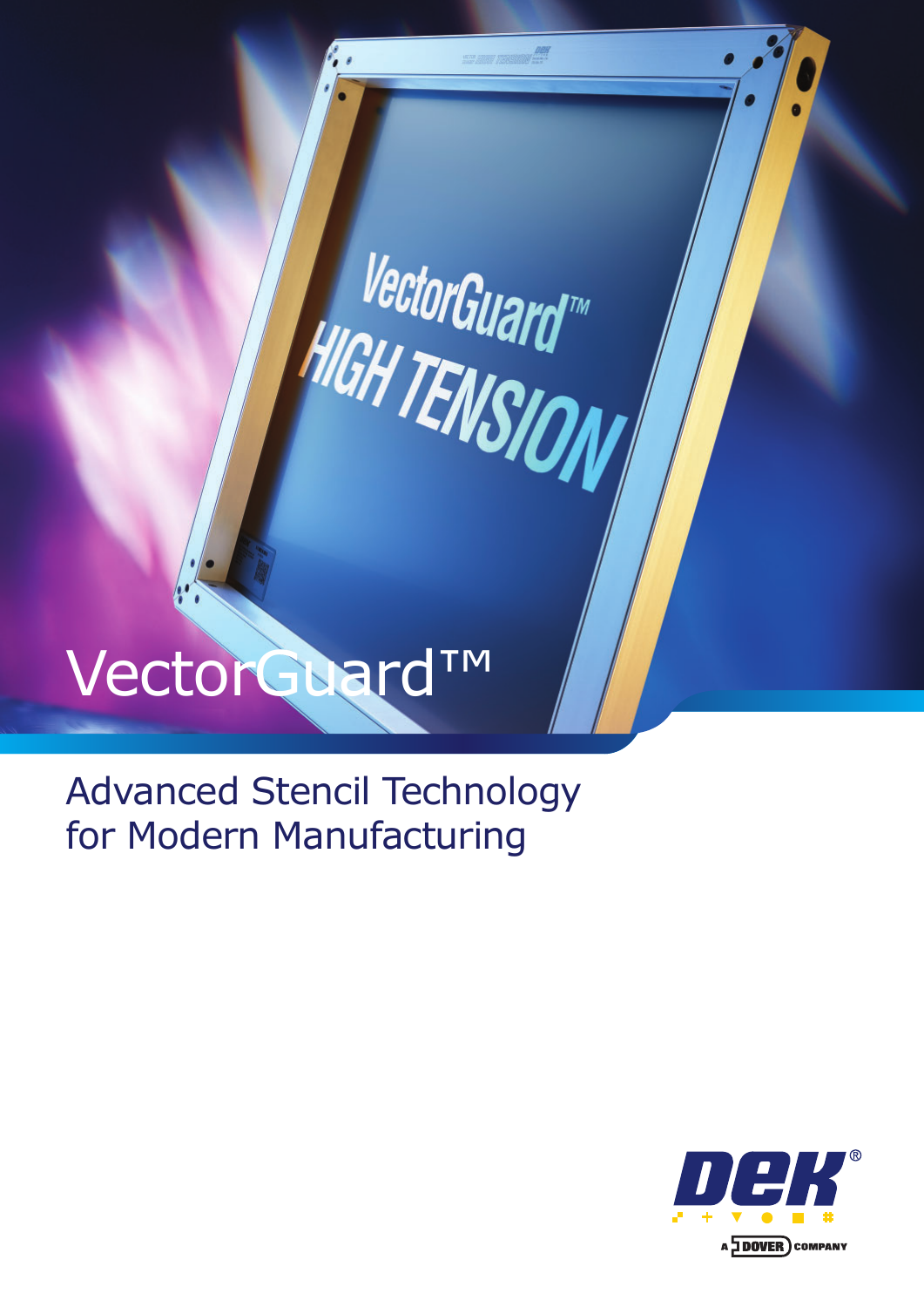Since 2004, DEK's VectorGuard™ single-frame stencil system has been enabling cost-effective, high-yield printing processes. Unique among stencil technologies, VectorGuard employs a single frame into which stencil foils for various assembly runs can be interchanged. Traditional mesh mounted stencils have initial high tension but with use and cleaning, the elasticity of the stencil mesh can weaken, resulting in areas of "sag" that can adversely affect stencil aperture to pad alignment and printing yields. VectorGuard alleviates this issue by delivering consistent tension over the life of the stencil.

#### **VectorGuard ™ stencil mounting system features:**

- Unique mechanical tensioning system that secures the foil in the frame
- Evenly distributed tension across the entire stencil
- Greater, more consistent tension over the life of the stencil as compared to mesh mounted stencils
- No epoxy bonds that can degrade or break down over time
- Easy to use and operator safe
- Reduces stencil storage space requirements by as much as 75%
- Global availability and support





VectorGuard is available in both a traditional version and a new High Tension version to address varying manufacturing needs. Traditional VectorGuard is well-suited for standard SMT processes, while VectorGuard High Tension has been designed to deliver superb performance and process control for highly miniaturized devices and ultra-fine-pitch geometries.



### VectorGuard™ High Tension Frame

VectorGuard High Tension expands on the award-winning VectorGuard interchangeable stencil portfolio with a system that provides tension that is 45% greater than previous-generation products.

#### **In testing, VectorGuard High Tension has been proven to deliver:**

- Improved process control for greater end-of-line yield
- Better transfer efficiency for miniaturized components
- Excellent solder paste deposition definition
- Long-term integrity with minimal tension degradation over time
- **Compatibility with existing VectorGuard foils for** cost-effective process integration
- Space-saving foil storage as compared to traditional, mesh mounted stencils



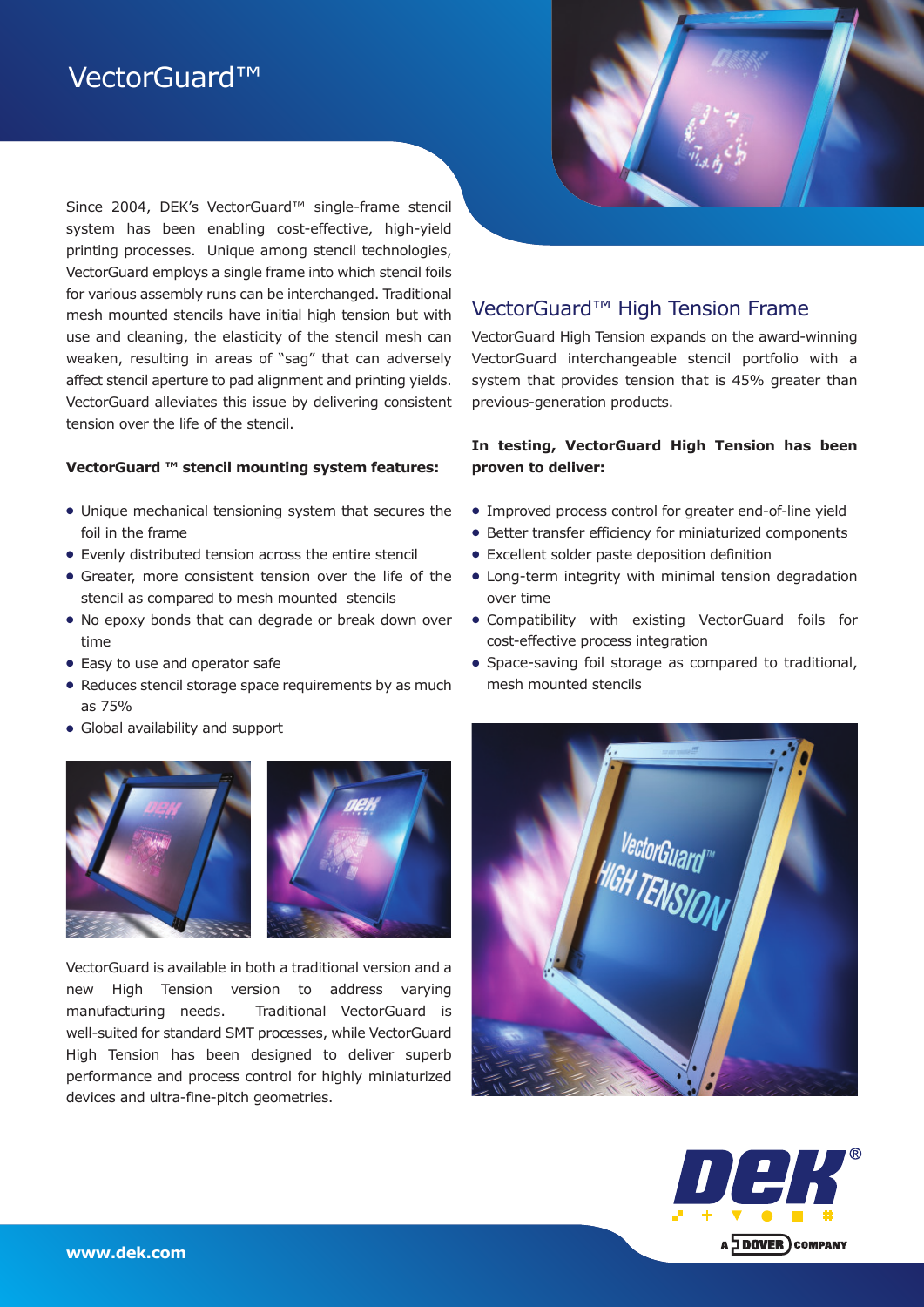

|  | <b>Available Stencil Types</b> |  |
|--|--------------------------------|--|
|--|--------------------------------|--|

| <b>Part Number</b> | VectorGuard™ Frame Sizes                                                                                    | <b>Steel</b><br><b>Stainless</b> | ä<br>ser<br>ë,<br>Nickel | E-Formed | Print<br>Pump | Tension       | $\mathbf{c}$<br>Adaptable<br>29 x 29" |
|--------------------|-------------------------------------------------------------------------------------------------------------|----------------------------------|--------------------------|----------|---------------|---------------|---------------------------------------|
|                    | <b>Description</b>                                                                                          |                                  |                          |          |               |               |                                       |
| 800023             | <b>VG260 High Tension</b><br>$23 \times 23 \times \overline{1}$ .2" (584 x 584 x 30 mm)                     | ٠                                |                          |          |               | $\approx 47N$ |                                       |
| 800028             | VG260 High Tension - Green Frame <sup>4</sup><br>$23 \times 23 \times \overline{1}$ .2" (584 x 584 x 30 mm) | Ċ                                |                          |          |               | $\approx 47N$ |                                       |
| 800029             | <b>VG265 Wide High Tension</b><br>29 x 29 x 1.2" (736 x 736 x 30 mm)                                        |                                  |                          |          |               | $\approx 47N$ |                                       |
| 800039             | <b>VG265 High Tension</b><br>$29 \times 23 \times \overline{1}$ " (736 x 548 x 30 mm)                       | ٠                                |                          |          |               | $\approx 47N$ |                                       |
| 430584             | VG248 <sup>1</sup><br>23 x 23 x 1" (584 x 584 x 26.4 mm)                                                    | ٠                                |                          |          |               | $\approx$ 32N |                                       |
| 430585             | <b>VG260</b><br>23 x 23 x 1.2" (584 x 584 x 30 mm)                                                          | $\bullet$                        |                          |          |               | $\approx$ 32N |                                       |
| 800043             | VG260 - Green Frame <sup>4</sup><br>23 x 23 x 1.2" (584 x 584 x 30 mm)                                      | $\bullet$                        |                          |          |               | $\approx$ 32N |                                       |
| 430586             | <b>VG265</b><br>23 x 29 x 1.2" (584 x 736 x 30 mm)                                                          | $\bullet$                        |                          |          |               | $\approx$ 32N |                                       |
| 430587             | VG265 wide $2$<br>23 x 29 x 1.2" (584 x 736 x 30 mm)                                                        | $\bullet$                        | $\bullet$                |          |               | $\approx$ 32N |                                       |
| 186770             | VG 650 x 550<br>650 x 550 mm                                                                                | $\bullet$                        |                          |          | $\bullet$     | $\approx$ 32N |                                       |
| 431248             | VG 17 x 17"3<br>$23 \times 23 \times 1.2$ " (432 x 432 x 30 mm)                                             |                                  |                          |          |               | $\approx$ 32N |                                       |

Notes: 1. Only for DEK 248 Machines

2. Limited stencil thickness 5, 6, 7 and 8 mils

3. For thin VectorGuard Platinum stencils

4. Green anodized frame signifying lead free process

## VectorGuard™ Accessories

| <b>Description</b>                    | Part<br><b>Number</b> | <b>Remarks</b>                                                    |
|---------------------------------------|-----------------------|-------------------------------------------------------------------|
| Wash-Frame for VG260 stencils         | 430905                | Bottom profile 40 x 40mm, VG stencil to slide in from the top     |
| Wash-Frame for VG265 stencils         | 430906                | Bottom profile 40 x 40mm, VG stencil to slide in from the top     |
| Wash-Frame for VG265wide stencils     | 430907                | Bottom profile 40 x 40mm, VG stencil to slide in from the top     |
| Repair Kit with Tools                 | 430886                | Kit includes all necessary tools and materials to re-tube a frame |
| Repair Kit without Tools              | 430887                | Kit includes all materials to re-tube a frame                     |
| Pneumatic fitting                     | 186680                | Tube fitting to connect to the tube (red head)                    |
| Sidebar set to adapt 23" Frame to 29" | 430646                | Adaptor bars to adapt a 23 x 23" or 23 x 29" to a 29 x 29" size   |
| Sidebar set to adapt 17" Frame to 23" | 431249                | Adaptor bars to adapt a $17 \times 17''$ to a 23 x 23" size       |
| Foot pedal kit                        | 430647                | Only need as an additional kit                                    |